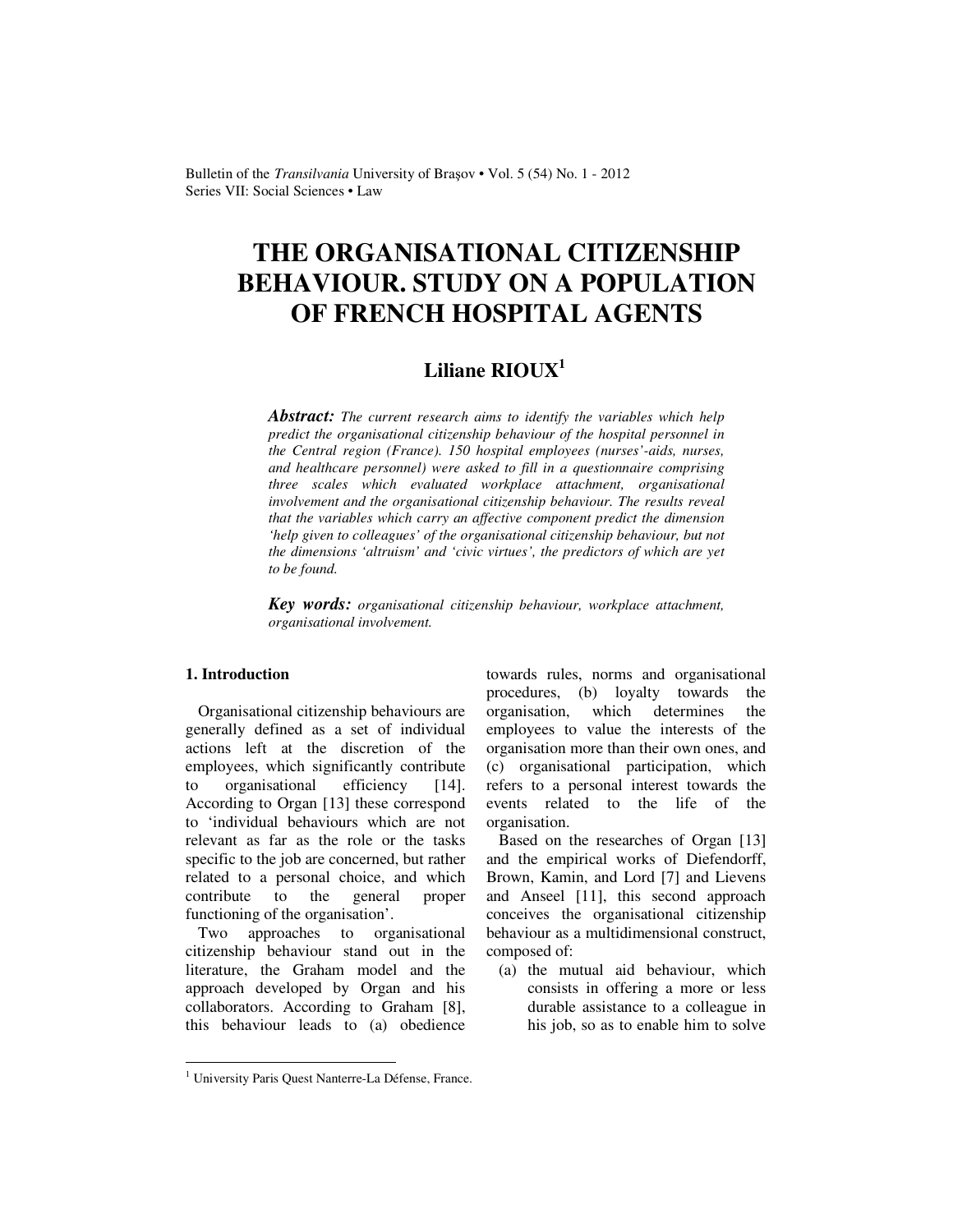a problem or avoid the emergence of difficulties;

- (b) the civic virtues which are defined by the employee's sustained interest towards the entire actions conducted by his organization;
- (c) the team spirit, which leads to tolerating the inconveniences or abuses related to work without complaining to one's colleagues or hierarchical superior.

It is to be observed that the version validated in French by Paillé [14], [16] is composed of 4 dimensions, namely 'help given to colleagues', 'team spirit', 'civic virtues' and 'altruism'.

Since decades, numerous researches have focused on the influence of attitudes at work on the organisational citizenship behaviours. In order to illustrate this, one could quote those works researching work satisfaction [3], [15], [19], [21], work involvement [5], [16], organisational involvement [2], [4], [10], as well as organisational justice [6], management ethics [9], [18] and most importantly transformational leadership [17].

#### **2. Objectives**

The research at hand aims to evaluate the impact of workplace attachment and organisational involvement on the organisational citizenship behaviours, two variables whose strong relationships with certain attitudes at work, such as professional life satisfaction and the intention to change one's job are known.

#### **3. Method**

# **3.1. Participants**

The research population consists of 121 agents working in a hospital structure of the Central region (26 agents of the A category, 55 agents of the B category and 53 agents of the C category). The subjects are aged between 24 and 56 ( $M = 34$ ;  $ET = 12.42$ ). 22% of the employees have a length of service of less than one year in the hospital structure, 45% have a length of service of one to five years and 33% have a length of service of more than 5 years. 38% have less than one year length of service in their current position, 39% have held their current position from one to five years and 23% have had the same job position for more than five years.

#### **3.2. Material and procedure**

 The designed questionnaire comprises 4 parts:

• An identification part, allowing us to identify the socio-demographic (age, sex, level of education) and organisational (length of service within organisation, length of service in the same position, status) characteristics of the population.

• The French adaptation [14] of the organisational citizenship behaviour scale, originally designed by Podsakoff, MacKenzie, Moorman and Fetter [18], which entails four dimensions, namely 'help given to colleagues' (4 items), 'team spirit' (3 items), 'civic virtues' (2 items) and 'altruism' (2 items).

• The workplace attachment scale (WAS), confirmed by Rioux [1], [20], has a onedimensional structure and consists of seven items. In the version used for this research, the word 'enterprise' has been replaced by the word 'hospital' and this version was tested before usage.

• The organisational involvement scale of Meyer, Allen, and Smith [12] is structured into three subscales named 'calculated involvement' (6 items), 'affective involvement' (6 items) and 'normative involvement' (6 items).

In these four tools, the evaluation of every item is done on a five-point Likert scale. This resulting questionnaire has been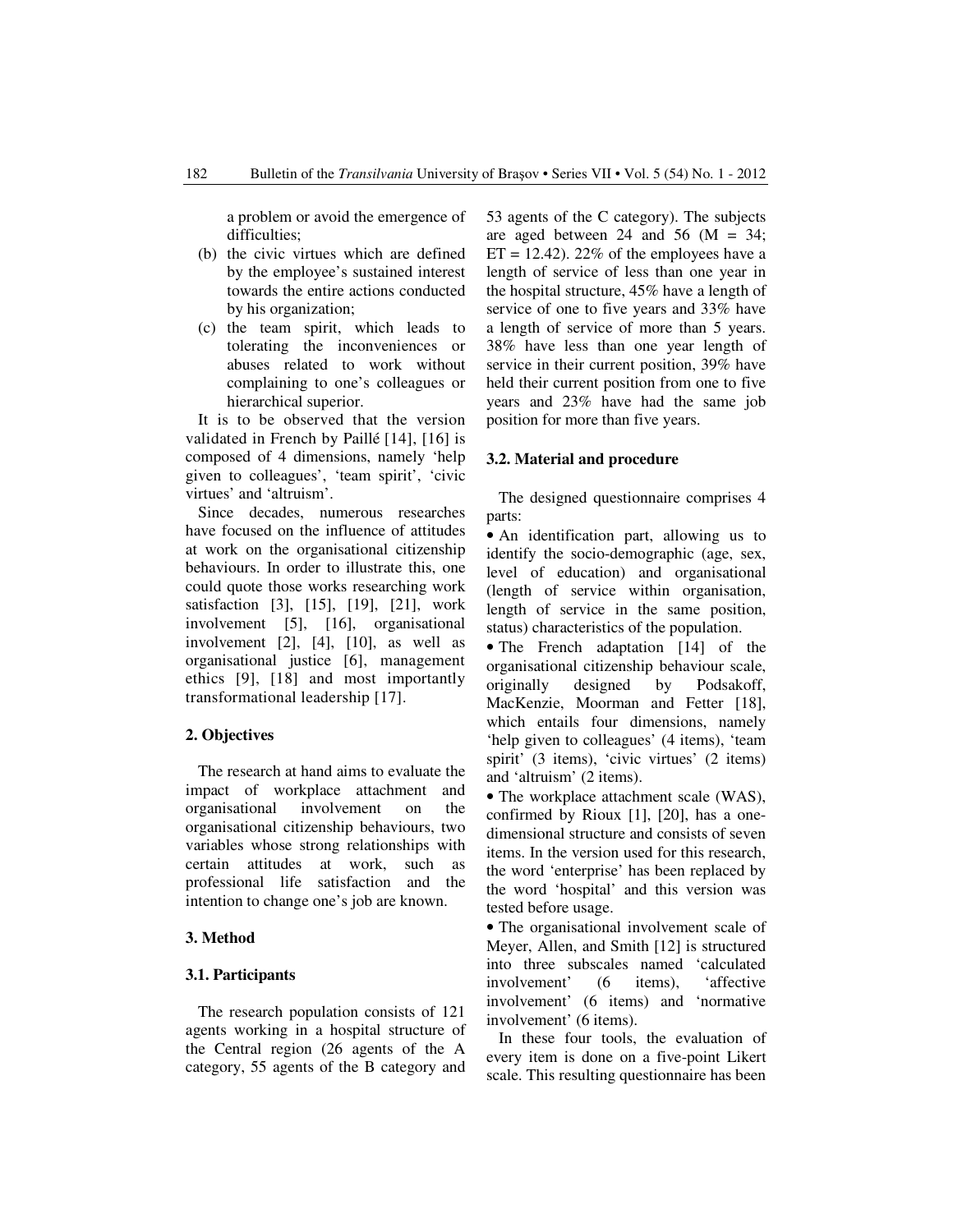offered to every subject of our research. It has been filled in the presence of an investigator who has been trained in this type of data collection.

# **4. Results**

# **4.1. The organisational citizenship behaviour**

A confirming factorial analysis has been conducted in order to verify the fourdimension structure of the organisational citizenship behaviour scale. The **GFI** value is of .92, that of the A.G.F.L. is of .90 and the Chi<sup>2</sup> is of 332.51( $dl = 55$ ). All model parameters are significant to a value of .05. These results certify us to reasonably conclude that our data can be adapted to this model. The organisational citizenship behaviour is moderately high  $(M = 3.44$  on a five-point scale) and is associated to a moderated dispersion of the answers  $(ET = 0.88)$ . The results by dimension are given in Table 1.

By comparing and contrasting the average and the standard deviations obtained in every dimension, one notes that the 'civic virtues' dimension gets the lowest average  $(M = 2.98)$ , very close to the theoretical average of 3/5. Nonetheless, it also gets the highest dispersion  $(SD = 1.25)$ . On the other hand, the dimension 'team spirit' gets the highest average and relatively consensual answers  $(SD = 0.56)$ .

Table 1

*Averages and standard deviations* 

| <b>Dimensions</b>                                          | M | SD                        | $\mathbf N$ |
|------------------------------------------------------------|---|---------------------------|-------------|
| Help given to colleagues $3.71 \mid 1.05 \mid 121$<br>(HC) |   |                           |             |
| Team Spirit (TS)                                           |   | 3.74 0.56 121             |             |
| Civic Virtues (CV)                                         |   | 2.98 1.25 120             |             |
| Altruism $(A)$                                             |   | $3.24 \mid 0.98 \mid 118$ |             |

The correlations between the workplace attachment and the dimensions of the organisational implication on the one hand, and the dimensions of the organisational citizenship behaviour on the other hand are given in Table 2.

|                             | 1       | $\mathbf{2}$ | 3       | $\overline{\mathbf{4}}$ | 5       | 6    | 7    |
|-----------------------------|---------|--------------|---------|-------------------------|---------|------|------|
| 1. Help given to colleagues | 1.00    |              |         |                         |         |      |      |
| 2. Team spirit              | .02     | 1.00         |         |                         |         |      |      |
| 3. Civic virtues            | .06     | .07          | 1.00    |                         |         |      |      |
| 4. Altruism                 | $.17*$  | .19          | $.52**$ | 1.00                    |         |      |      |
| 5. Workplace attachment     | $.47**$ | $.25**$      | .08     | $-.06$                  | 1.00    |      |      |
| 6. Calculated involvement   | $.33**$ | .03          | .02     | .11                     | .15     | 1.00 |      |
| 7. Affective involvement    | $.49**$ | .13          | .05     | .06                     | $.59**$ | .11  | 1.00 |
| 8. Normative involvement    | $-.05$  | .07          | .10     | .07                     | .05     | .13  | .06  |

*The variables correlating with the organisational citizenship behaviour* Table 2

*\* p<.05 \*\*p<.01*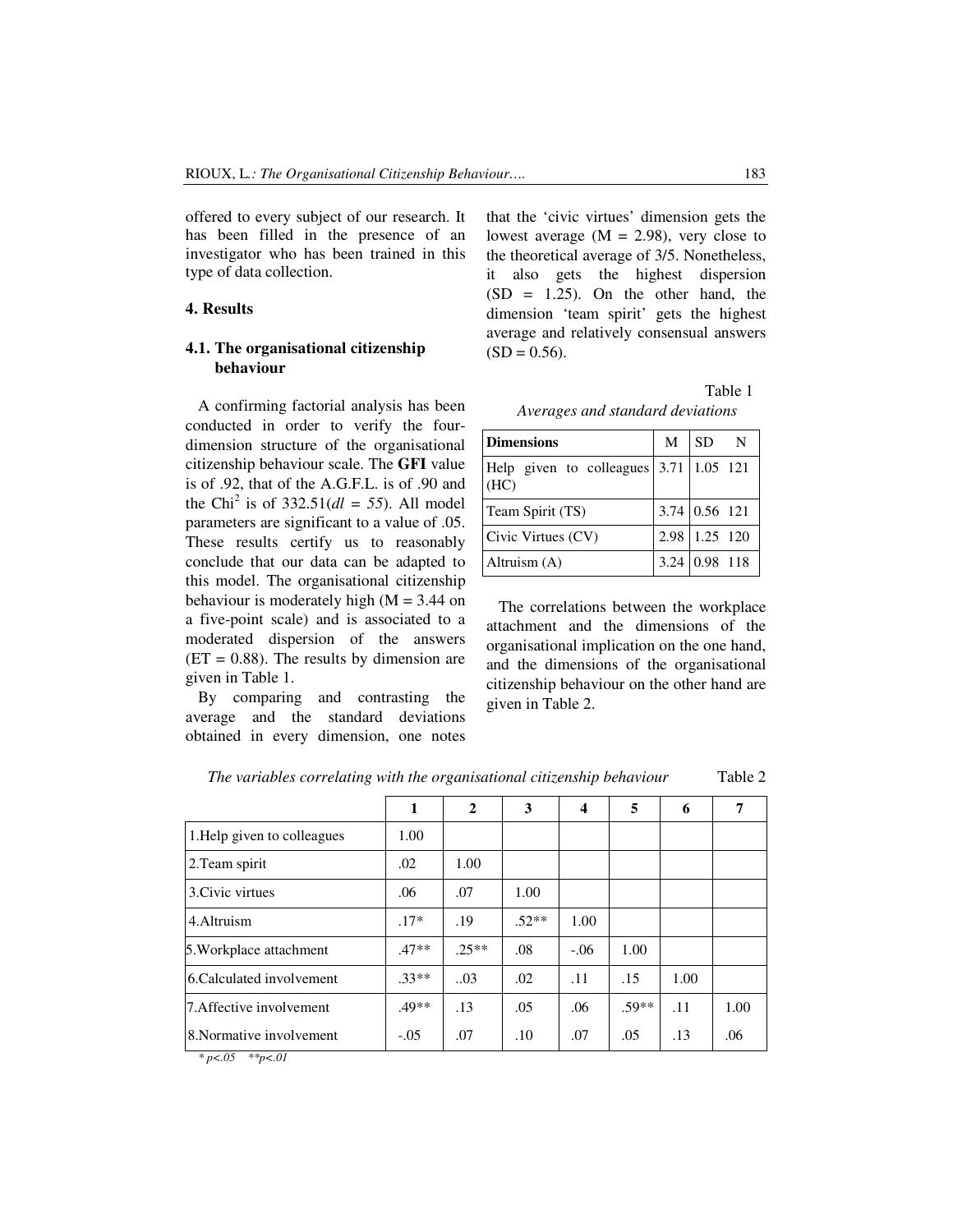Workplace attachment correlates to a significant point of .01 with the 'affective involvement' dimension of the 'organisational involvement' scale (r = .59) and the 'help given to colleagues'( $r = .47$ ) and 'team spirit'  $(r = .25)$  dimensions of the organisational citizenship behaviour scale. Moreover, the dimensions 'calculated involvement'  $(r = .33)$  and 'affective involvement'  $(r = .33)$ .49) correlate to a point of .01 with the dimension 'help given to colleagues' from the organisational citizenship behaviour scale. It is to be observed that none of the variables correlate with the dimension 'normative involvement'.

### **4.2. The predictors of organizational citizenship behavior**

A hierarchical regression analysis has been conducted, having the 'help given to colleagues' as a criterion. In order to control for demographic and professional characteristics known to be associated with job satisfaction those variables were entered in a first step. Potential predictors were added in a second step. This model was reviewed and nonsignificant variables trimmed, so that any variables that did not yield significant coefficients were removed and the final trimmed model was computed. The results are given in table 3.

|                                                                               | β           | t value | Prob | adj. R2 (prob.) |  |  |
|-------------------------------------------------------------------------------|-------------|---------|------|-----------------|--|--|
| Step 1. Socio demographic and socio professionnal variables.                  | .012 $(ns)$ |         |      |                 |  |  |
| Age                                                                           | .18         | 2.05    | .046 |                 |  |  |
| <b>Sex</b>                                                                    |             |         | ns   |                 |  |  |
| Degree (Diploma)                                                              |             |         | ns   |                 |  |  |
| <b>Status</b>                                                                 |             |         | ns   |                 |  |  |
| Length in service                                                             |             |         | ns   |                 |  |  |
| Length in service within<br>organisation                                      |             |         | ns   |                 |  |  |
| Step 2. Psycho-organizational and psycho-environmental variables<br>.53(.000) |             |         |      |                 |  |  |
| Workplace attachment                                                          | .39         | 5.42    | .000 |                 |  |  |
| Affective involvement                                                         | .28         | 4.40    | .000 |                 |  |  |
| Calculated involvement                                                        |             |         | ns   |                 |  |  |
| Altruism                                                                      |             |         | ns   |                 |  |  |

*Predictors of the dimension 'help given to colleagues'* Table 3

#### **5. Discussion**

The objective of the current research was to identify the impact of workplace attachment and of the organisational involvement on the organisational citizenship behaviour structured in four dimensions: 'help given to colleagues', 'team spirit' 'civic virtues' and 'altruism'. None of the identified variables correlate with the last two dimensions, and only 'workplace attachment' correlates to a point of .05 with 'team spirit'. By way of contrast, workplace attachment  $(\beta = .59)$ and affective involvement ( $\beta$  =.28) help predict the 'help given to colleagues',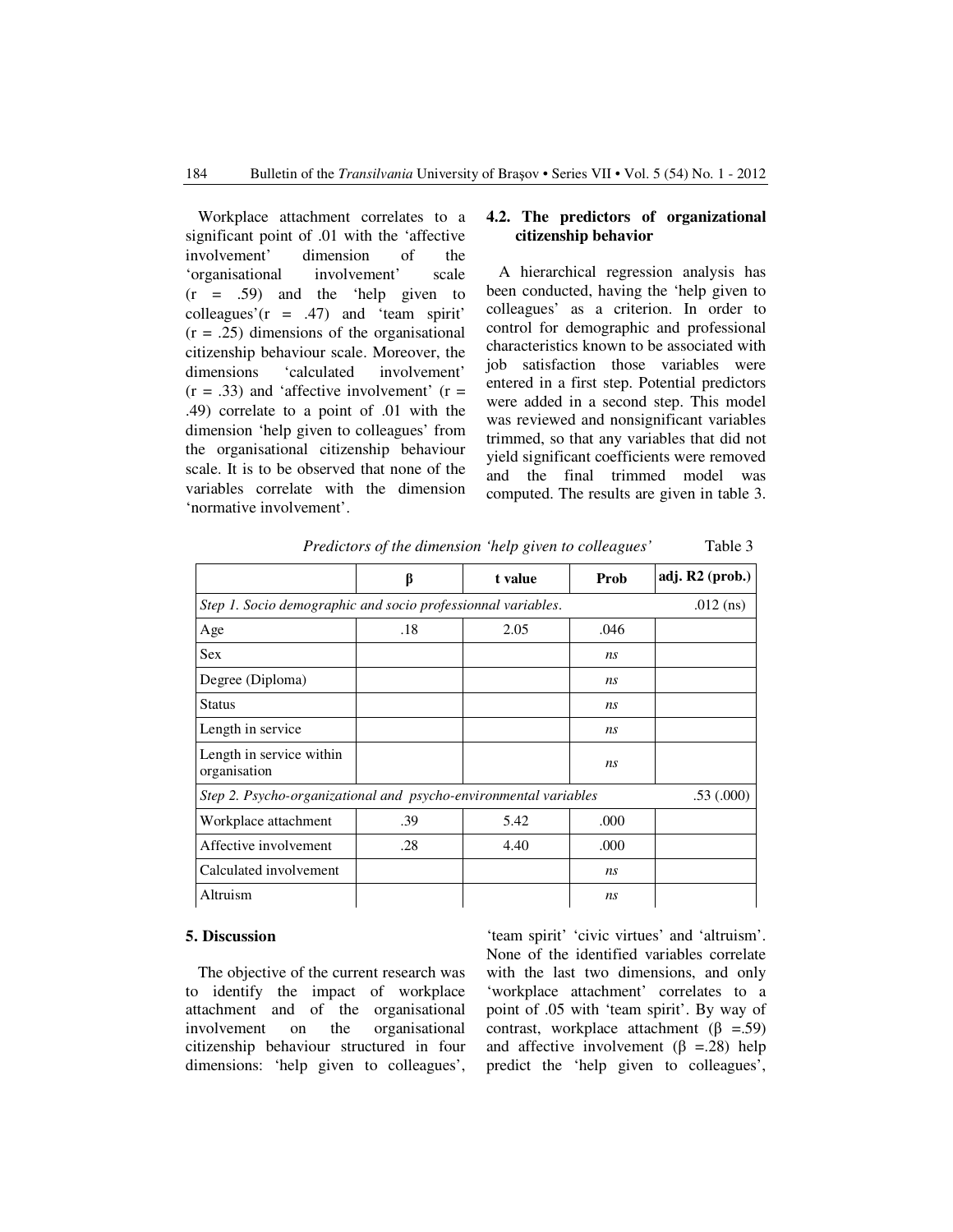workplace attachment being, in fact, a better predictor than the affective involvement (R2 adjusted = .53,  $p < .001$ ). In other words, this dimension only seems to have strong bonds with an affective component, therefore demonstrating that the organisational citizenship behaviour is probably also related to cognitive and/or ethical components which should further be identified if the emergence of citizenship behaviours is to be favoured within organisations.

Other information may be obtained from the address: lrioux@u-paris10.fr.

#### **References**

- 1. Bakita, M., Rioux, L.: *Valeurs et comportements éthiques*. Paper presented at the Société Française de Psychologie, Metz, 2011.
- 2. Bishop, J., Scott, K., Burroughs, S.: *Support, Commitment, and Employee Outcomes in a Team Environment*. In: Journal of Management **26** (2000) No. 6, p.1113-1132.
- 3. Carlopio, J. R.: *Construct validity of a physical work environment satisfaction questionnaire*. In: Journal of Occupational Health Psychology **1** (1996), p.330–344.
- 4. Chen, Z.X., Francesco, A.M.: *The relationship between the three components of commitment and employee performance in China*. In: Journal of Vocational Behavior **62** (2003), p. 490-510.
- 5. Cohen, A.: *The relationship between multiple commitments and organizational citizenship behavior in Arab and Jewish Culture.* In: Journal of Vocational Behavior **69** (2006), p.105-118.
- 6. Colquitt, J A.: *On the Dimensionality of Organizational Justice: A Construct Validation of a Measure.* In: Journal of

Applied Psychology **86** (2001) No. 3, p. 386-400.

- 7. Diefendorff, J., Brown, D., Kamin, A., Lord, R.: *Examining the roles of job involvement and work centrality in predicting organizational citizenship behaviors and job performance.* In: Journal of Organizational Behavior **23** (2002), p. 93–108.
- 8. Graham, J.W.: *An essay on organizational citizenship behavior*. In: Employee Responsabilities and Rights Journal **4** (1991), p. 249-270.
- 9. Koh, W.L., Steers, R.M., Terborg, J.R.: *The effects of transformational leadership on teacher attitudes and student performance in Singapore*. In: Journal of Organizational Behavior **16** (1995), p. 319-333.
- 10. Konovsky, M.A., Pugh, S.D.: *Citizenship behavior and social exchange.* In: Academy of Management Journal **37** (1994), p. 656-669.
- 11. Lievens, F., Anseel, F.: *Confirmatory factor analysis and invariance of an organizational citizenship behaviour measure across samples in a Dutchspeaking context.* In: Journal of Occupational and Organizational Psychology **77** (2004), p. 299-306.
- 12. Meyer, P.P., Allen, N.J., Smith, A.C.: *Commitment to organizations and occupations: extension and test of a three-component conceptualization*. In: Journal of Applied Social Psychology **78** (1993), p. 538-551.
- 13. Organ, D.W.: *Organizational citizenship behavior: The good soldier syndrome*. Lanham, MD. Lexington Books, 1988.
- 14. Paillé, P.: *L'influence de l'implication au travail et des comportements de citoyenneté organisationnelle sur l'intention de retrait.* In: Revue européenne de psychologie appliquée, **56** (2006) No. 2, p. 139-149.